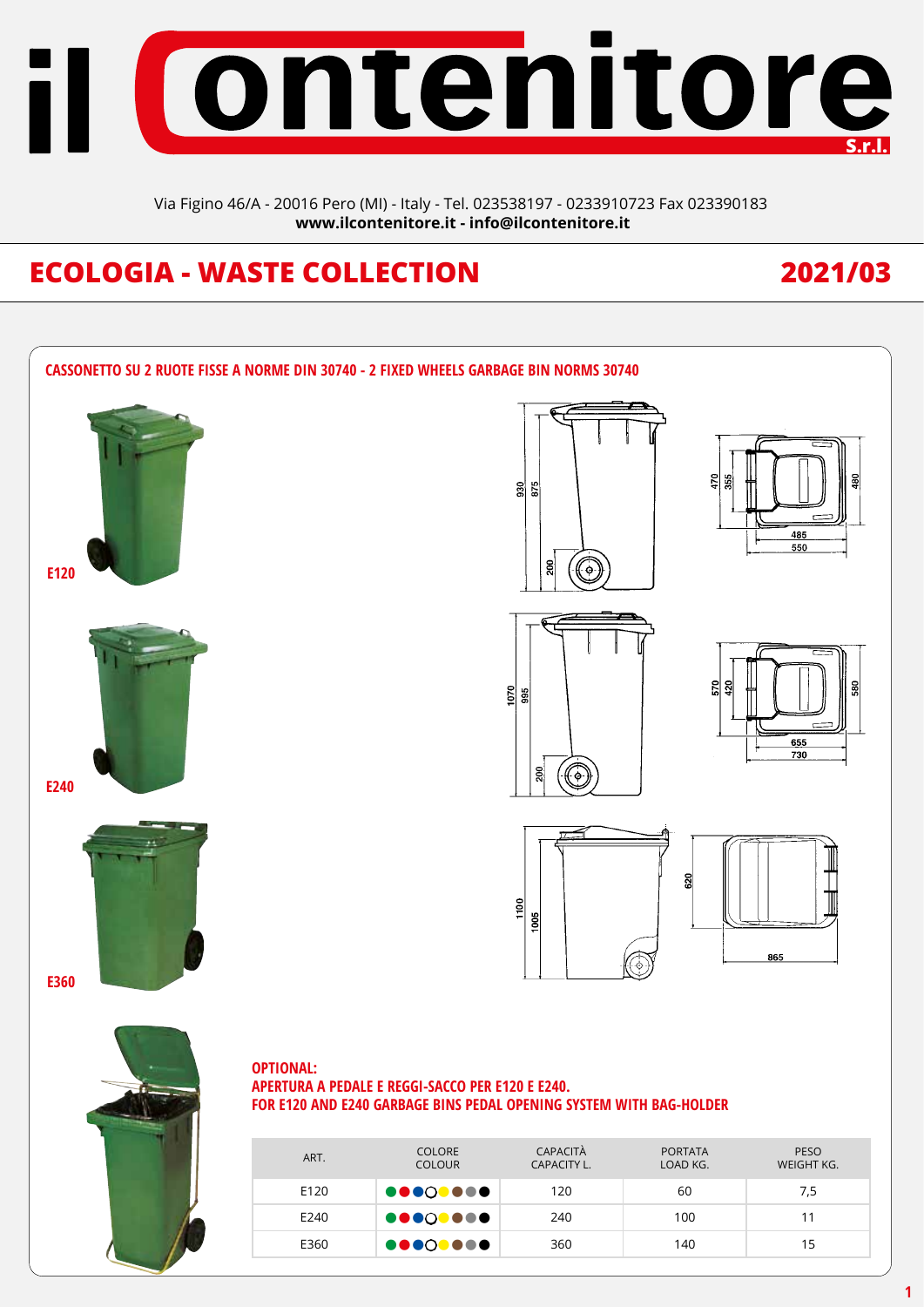## **CASSONETTO A NORME DIN 30700 - GARBAGE BIN NORMS DIN30700**



| ART.                  | <b>COLORE</b><br><b>COLOUR</b> | CAPACITÀ<br><b>CAPACITY L</b> | <b>PORTATA</b><br>LOAD KG | PESO<br>WEIGHT KG. |
|-----------------------|--------------------------------|-------------------------------|---------------------------|--------------------|
| E660                  | <b>00000000</b>                | 660                           | 265                       | 34                 |
| E770                  | <b>00000000</b>                | 770                           | 300                       | 36,5               |
| E1100 COP.PIANO       | <b></b>                        | 1100                          | 400                       | 54                 |
| E1100 COP. BASCULANTE |                                | 1100                          | 440                       | 64,5               |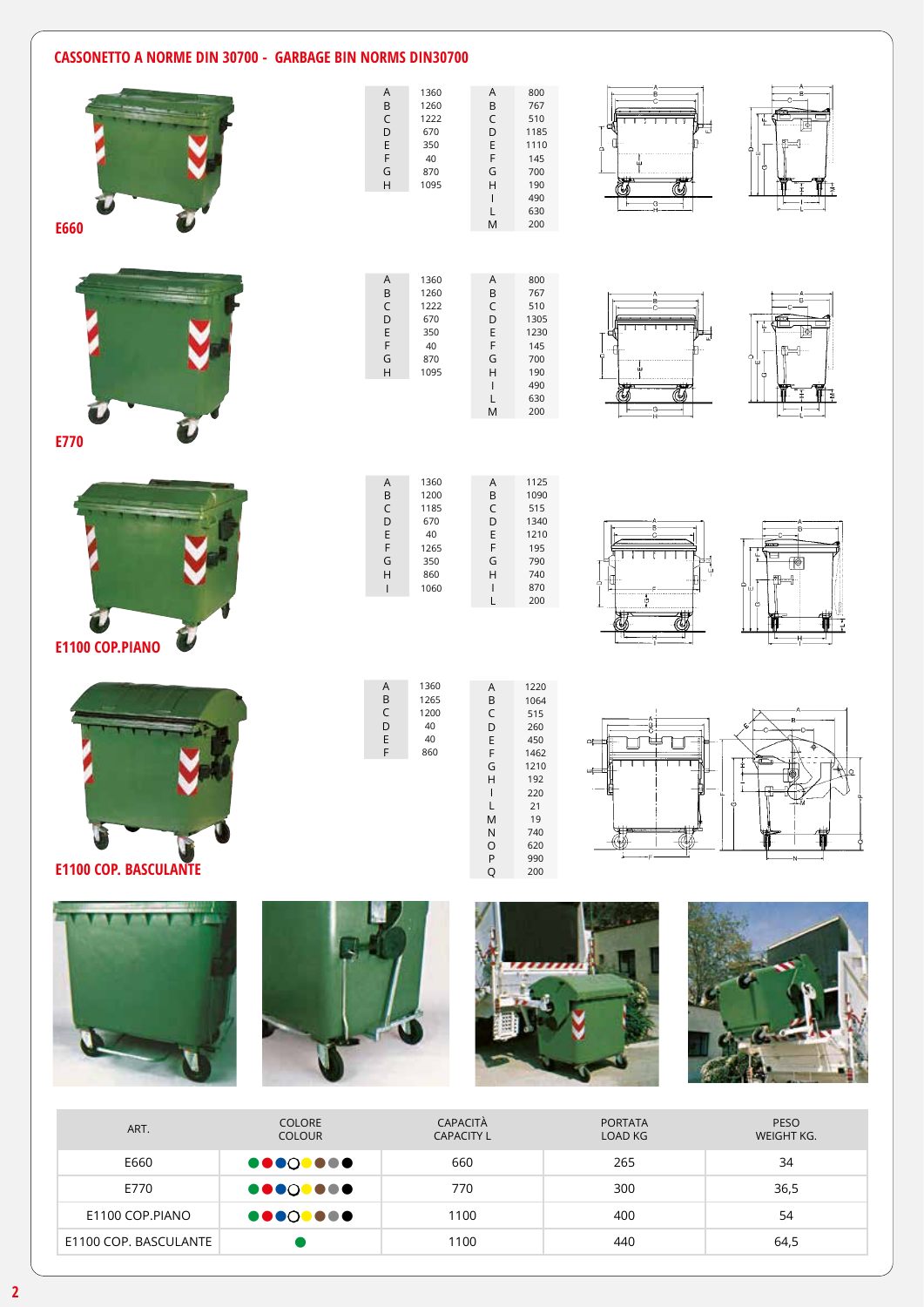#### **CASSONETTI IN PEHD RACCOLTA RIFIUTI SOLIDI URBANI - HDPE WASTE GARBAGE BINS**

**Attacco a perni laterali. Pedaliera di serie con ammortizzatore coperchio, per chiusura rallentata. Coperchio sdoppiato a richiesta. Lateral pivots connection. Pedal opening with suspension for lid. Available also with double lid.**



**Attacco Bologna. Pedaliera di serie con ammortizzatore coperchio, per chiusura rallentata. Coperchio sdoppiato a richiesta. Appoggi fissi in acciaio zincato.**

**Bologna connection. Pedal opening with suspension for lid. Available also with double lid. Fixed supports in galvanized steel.**





### **3**